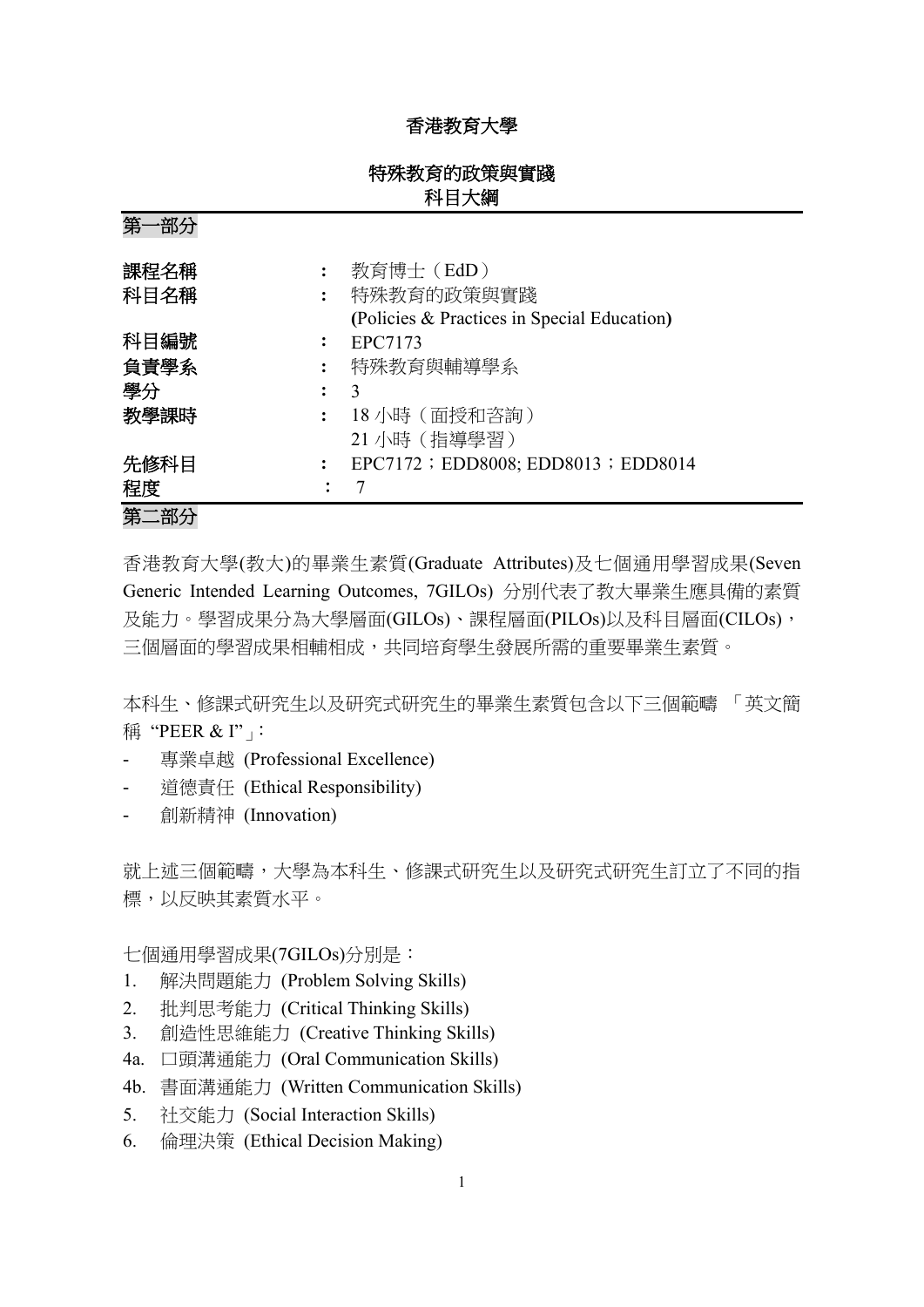7. 全球視野 (Global Perspectives)

## **1.** 科目概要

本課程旨在通過深入研究亞太地區特殊教育需求的某一方面,引領學生參與一個 小型調查研究項目。課程為學生提供機會以批判性地反思與靈活連貫地理解特殊 教育及干預方案的發展相關的重要議題。課程將重點探索該地區的現有政策和實 踐,並辨識應用於支援有特殊教育需求學生的現有模式。

#### **2.** 預期學習成果

成功完成本課程後,學生應能夠:

- 成果一:建立批判性的理解並積累知識,以闡明經過審慎考慮的有關亞太地區具 有特殊教育需求的兒童的新興理念與關鍵原則,以及相關規定和干預策 略。
- 成果二:通過批判性地分析有關促進有特殊教育需求兒童的學習有效性的特定系 統,進行觀點整合
- 成果三:在與不同能力的學習者進行研究時,展現運用其理解的兒童發展和進展 議題的能力。
- 成果四:通過查閱參考文獻,檢視實踐經驗和觀察的要素,批判性地分析教育系 統、專家及主流教師在支援具有不同學習需求的學生方面的作用和責 任。

## **3.** 內容、預期學習成果及教與學活動

| 教授内容             | 預期學習       | 教與學活動      |
|------------------|------------|------------|
|                  | 成果 (CILOs) |            |
| 辨識東南亞地區的特殊教育需求和  | 成果一        | 小型講座、討論、展示 |
| 政策制定的相關議題及其優先次序  | 成果二        |            |
|                  | 成果四        |            |
| 亞太地區有特殊需要的學生的相關  | 成果一        | 小型講座、討論、展示 |
| 政策和法規            | 成果二        |            |
|                  | 成果四        |            |
| 批判性地分析推動東南亞特殊教育  | 成果二        | 小型講座、討論、展示 |
| 需求的社會、政治和歷史背景因素  | 成果四        |            |
| 針對不同學習者的兒童發展     | 成果一        | 小型講座、討論、展示 |
|                  | 成果三        |            |
| 建立應用於分析的方法論、概念與分 | 成果一        | 小型講座、討論、展示 |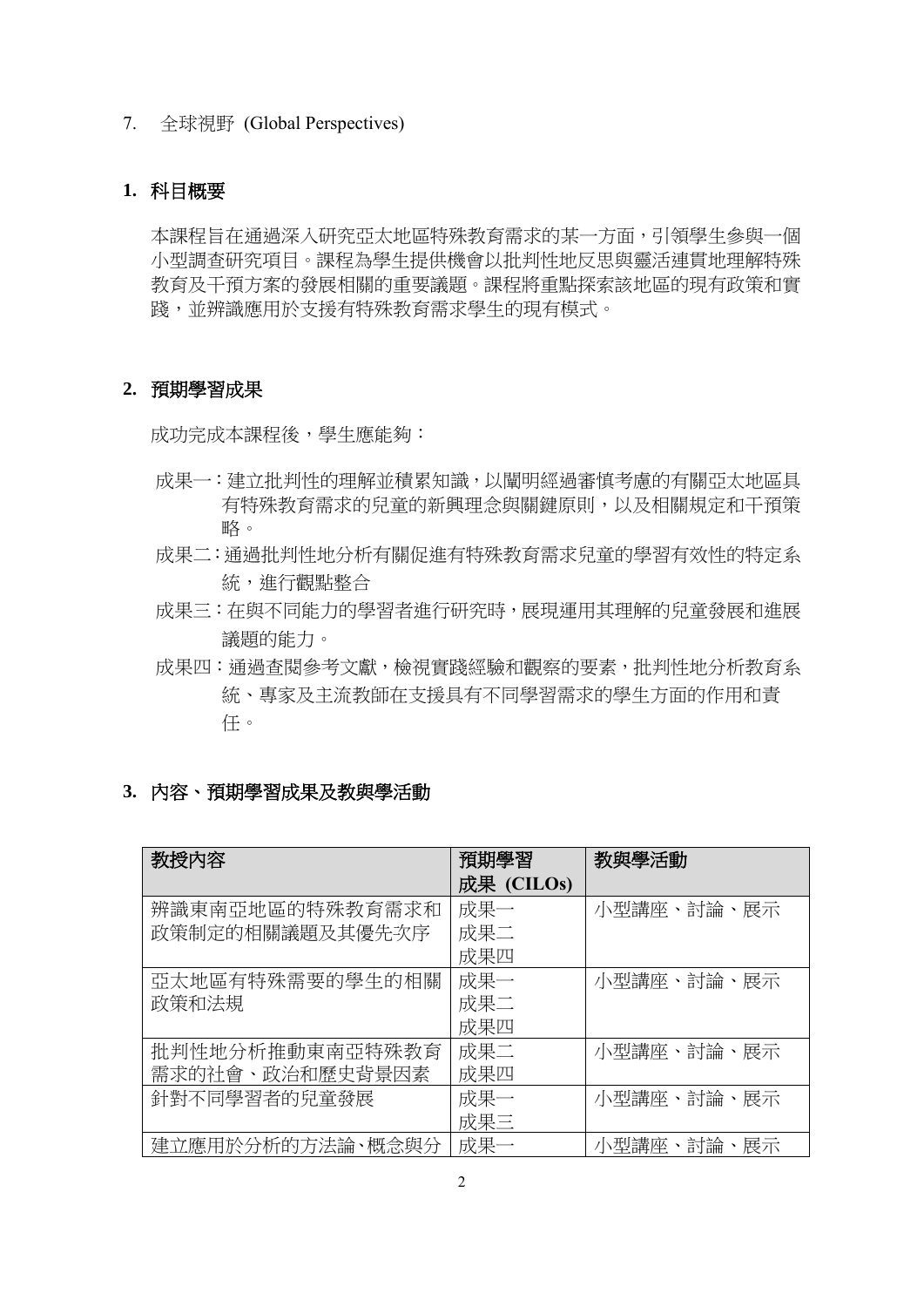| 析的框架以及認識論的相關理論概            | 成果二               |                |
|----------------------------|-------------------|----------------|
| 分析支援有特殊教育需求的學生的 <br>相關教育制度 | 成果一<br>成果二<br>成果四 | 小型講座、討論、<br>展示 |

## **4.** 評核

| 評核課業                                                                                                | 所佔比重    | 預期學習<br>成果<br>(CILOs)    |
|-----------------------------------------------------------------------------------------------------|---------|--------------------------|
| (一) 批判性地查閱系統政策、支援方案和實<br>踐,以支援亞太地區特殊教育某一領域的<br>學生。準備一篇適合在學術期刊上發表的<br>包含批判性分析的論文 ( 總計 3000-4000<br>字 | $100\%$ | 成果一<br>成果二<br>成果三<br>成果四 |

#### **5.** 指定教科書

無

## **6.** 推薦書目

- Armstrong, F., & Barton, L. (2007). *Policy, experience and change :Cross-cultural reflections on inclusive education*. Dordrecht, The Netherlands: Springer.
- Curriculum Development Council. (1998). *Guide to curriculum for maladjusted children.* Hong Kong: Working Group, Curriculum Development Institute, Education Department.
- Danforth, S., & Gabel, S. L. (2008). *Disability & the politics of education: An nternational reader*. New York: Peter Lang.
- Education Bureau. (2010). Whole school approach: Integrated education operation guide [全校參與模式 - 融合教育運作指南] (2nd ed.). Hong Kong: Education Bureau.
- Education Department (1994). *Guidelines on internal assessment for academically low achievers. Junior Secondary level.* Hong Kong: Advisory Inspectorate.
- Ikpa, V. W., & McGuire, C. K. (2008). *Policy, leadership, and student achievement: Implications for urban communities*. Charlotte, N.C.: Information Age Pub.
- Itkonen, T. (2009). *The role of special education interest groups in national policy*. Amherst, New York: Cambria Press.
- Friend, M., & Bursuck, W. D. (2006). *Including students with special needs: A practical guide for classroom teachers*. Boston, Mass.; Hong Kong: Pearson/Allyn and Bacon.
- Hammeken, P. A. (2007). *Inclusion: An essential guide for the paraprofessional: A practical reference tool for all paraprofessionals working in inclusive settings*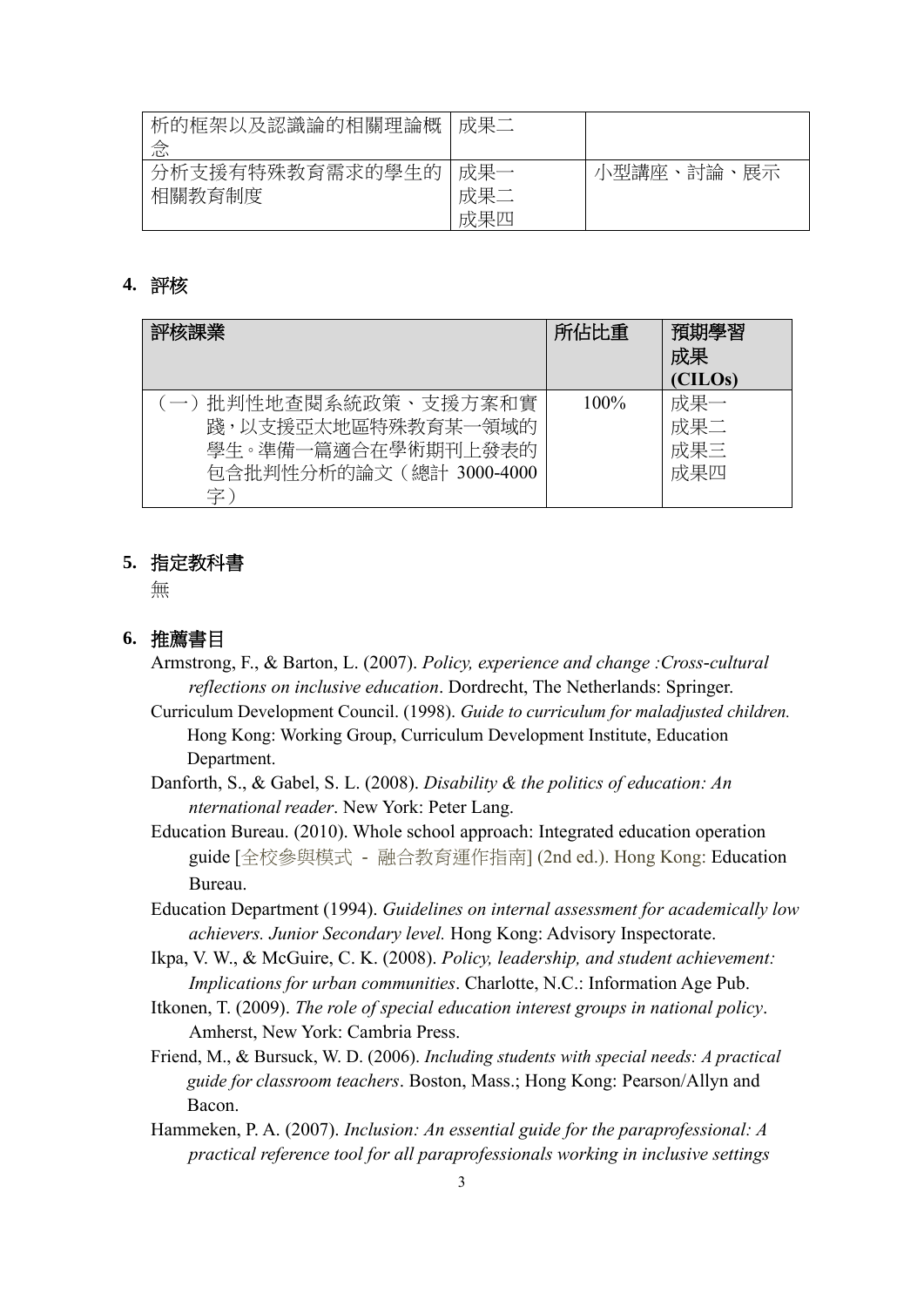(2nd ed.). Thousand Oaks, Calif.: Corwin Press.

- Hui, M. L. H., Dowson, C. R., & Moont, G. M. (Eds., 2003). I*nclusive education in the new millennium*. Hong Kong: Association for Childhood Education International
- Jorgensen, C. M., Schuh, M. C., & Nisbet, J. (2006). *The inclusion facilitator's guide*. Baltimore, Md.: Paul H. Brookes.
- Lissitz, R. W., & Schafer, W. D. (2009). *Alternate assessments based on alternate achievement standards: Policy, practice, and potential*. Baltimore, Md.: Paul H. Brookes Pub.
- MacIntyre, G. (2008). *Learning disability and social inclusion: A review of current policy andpractice*. Edinburgh, Scotland: Dunedin.
- Mellard, D. F., & Johnson, E. (2008). *RTI: A practitioner's guide to implementing response to intervention*. Thousand Oaks, Calif.: Corwin Press.
- Phillipson, S. N. (Ed.). (2007). *Learning diversity in the Chinese classroom: Contexts and practice for students with special needs*. Hong Kong University Press.
- Poon-McBrayer, K. F. (2002). *Meeting special needs in mainstream classrooms*. Hong Kong: Longman.
- Rosenberg, M. S., McLeskey, J., & Westling, D. L. (2011). *Special education for today's teachers: An introduction* (2nd ed.). Upper Saddle River, N.J.; Hong Kong: Pearson Education.
- Rose, R. (2007). Curriculum considerations in meeting special educational needs In L, Florian (Ed.) *The International Handbook of Special Education*. London: Sage.
- Sacks, A., & Sacks, A. (2009). *Special education: A reference book for policy and curriculum development* (2nd ed.). Millerton, New York: Grey House Publishing.
- Salvia, J. Ysseldyke, J. E. & Bolt, S. (2007). *Assessment in special and inclusive education.*Boston, Mass.: Houghton Mifflin.
- Sydney, A. (2010). *A handbook for inclusion managers: Steering your school towards inclusion*.London, England: Routledge/NASEN.
- Turnbull, H. R., Huerta, N., Schrandt, S., Stowe, M., & Weldon, L. (2009). *The individuals with disabilities education act as amended in 2004* (2nd ed.). Boston, Mass.: Pearson.
- Zhang, W. (2010). *Theories, policy and practice of lifelong learning in East Asia*. London, England: Routledge.

在本單元中,國際評審期刊上的精選論文將會被推薦。

#### **7.** 相關網絡資源

無

### **8.** 相關期刊

無